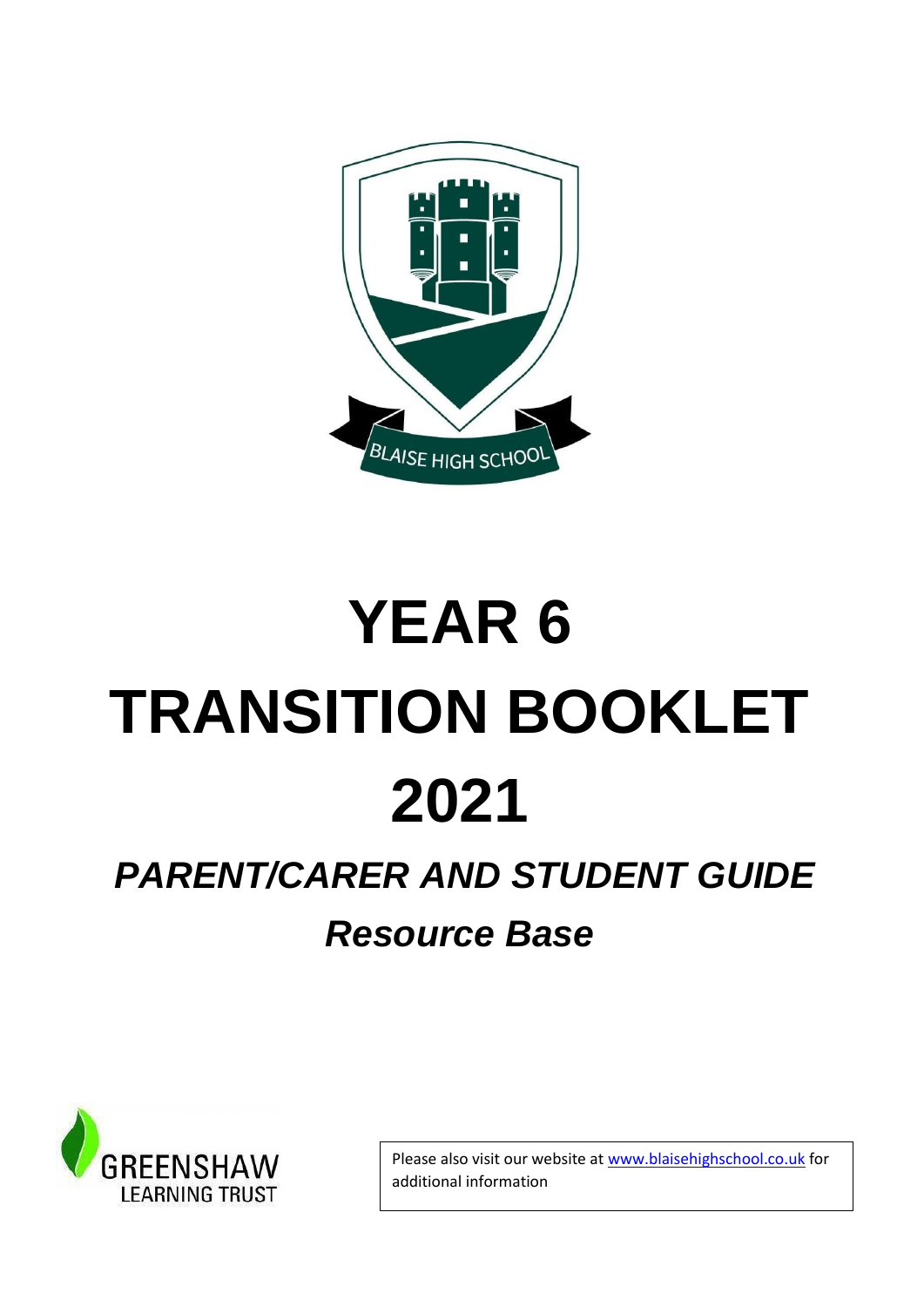#### **Year 6 Transition Week beginning Monday 13th July 2020**

We are really looking forward to you joining Blaise High School. Our values of ambition, inclusion and collaboration will be at the heart of our journey together over the next 5 years. Students here can achieve the very best academic qualifications and skills to ensure they are able to take the educational and career path of their choice. Our mission of Social Justice ensures that all students are challenged to be the best they can be and we work collaboratively with parents and carers to create an ethos where responsibility for success in this mission is shared.

Following the Government's announcement about the delay to the easing of social distancing measures, we are not able to invite you into school before September. Instead, we have organised a range of activities online. There are videos for you to watch and lessons for you to take part in, with quizzes to complete.

On **Thursday 1st July at 4.30**, we would like to invite you and your family to join us for an online meeting. You will meet Ms Brown, Headteacher and Mrs Chinn, Head of Year 7 and we will be able to share further information about the start of term with you. **To join the meeting, please follow this [link.](https://www.crowdcast.io/e/virtual-transition)**

Year 7 students will be welcomed to Blaise High School for their own special transition day on **Monday 6th September 2021.** They will be the only year group in school on this day.

| Date and time                            | <b>Activity</b>                                                                         | Link to activity          |
|------------------------------------------|-----------------------------------------------------------------------------------------|---------------------------|
| Monday 13th July<br>l 9 am               | Join Ms Brown, Headteacher and Mrs<br>Chinn, Head of Y7, in a welcome meeting<br>online | Welcome                   |
| Thursday 1 <sup>st</sup> July at<br>4.30 | Join Ms Brown, Mrs Chinn and other key<br>staff in a live online meeting                | Y7 meeting with key staff |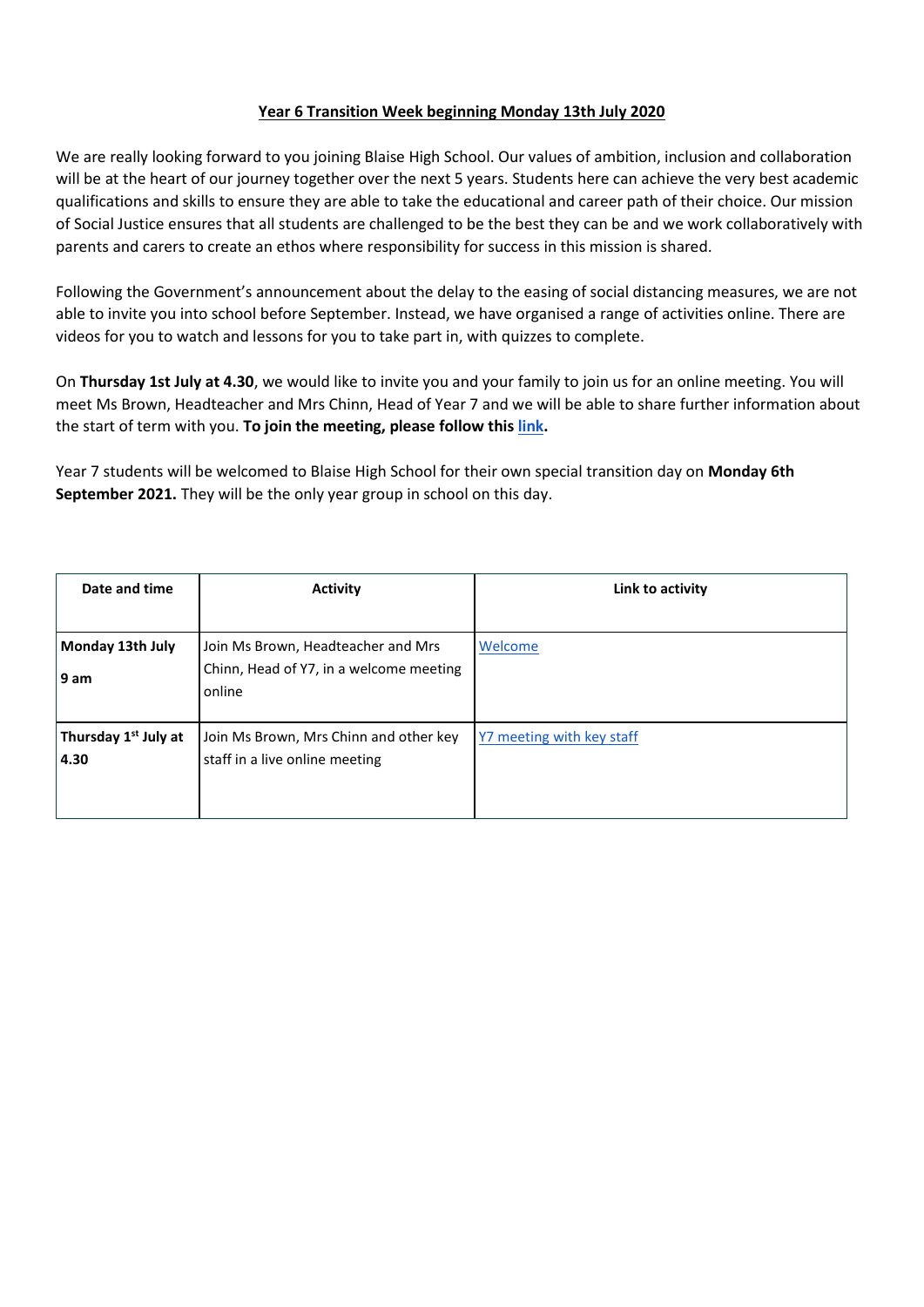| <b>Activity</b>          | What do I have to do?                                                                                                                                                                                           | Links to lessons                |
|--------------------------|-----------------------------------------------------------------------------------------------------------------------------------------------------------------------------------------------------------------|---------------------------------|
| <b>English</b><br>lesson | Take part in an English lesson. Watch the<br>videos and follow the instructions in the<br>slides                                                                                                                | Introduction:                   |
|                          |                                                                                                                                                                                                                 | Slides:                         |
|                          | Maths lesson Watch the video introduction for maths.<br>Look at the slides and complete the<br>worksheet. Are you a maths champion?                                                                             | Introduction:                   |
|                          |                                                                                                                                                                                                                 | Slides:                         |
|                          |                                                                                                                                                                                                                 | Worksheet:                      |
| <b>Science</b><br>lesson | Watch the introduction to your science<br>lesson. Look at the slides and complete<br>the worksheet.                                                                                                             | Introduction:<br>Slides:        |
|                          |                                                                                                                                                                                                                 | Worksheet:                      |
|                          |                                                                                                                                                                                                                 |                                 |
| <b>Art lesson</b>        | You will learn many new and different<br>styles of art and technology at Blaise.<br>Complete your first lesson by following<br>this video, looking at the slides and<br>completing the exit ticket that follows | Introduction:<br>Lesson slides: |
|                          |                                                                                                                                                                                                                 | Exit ticket:                    |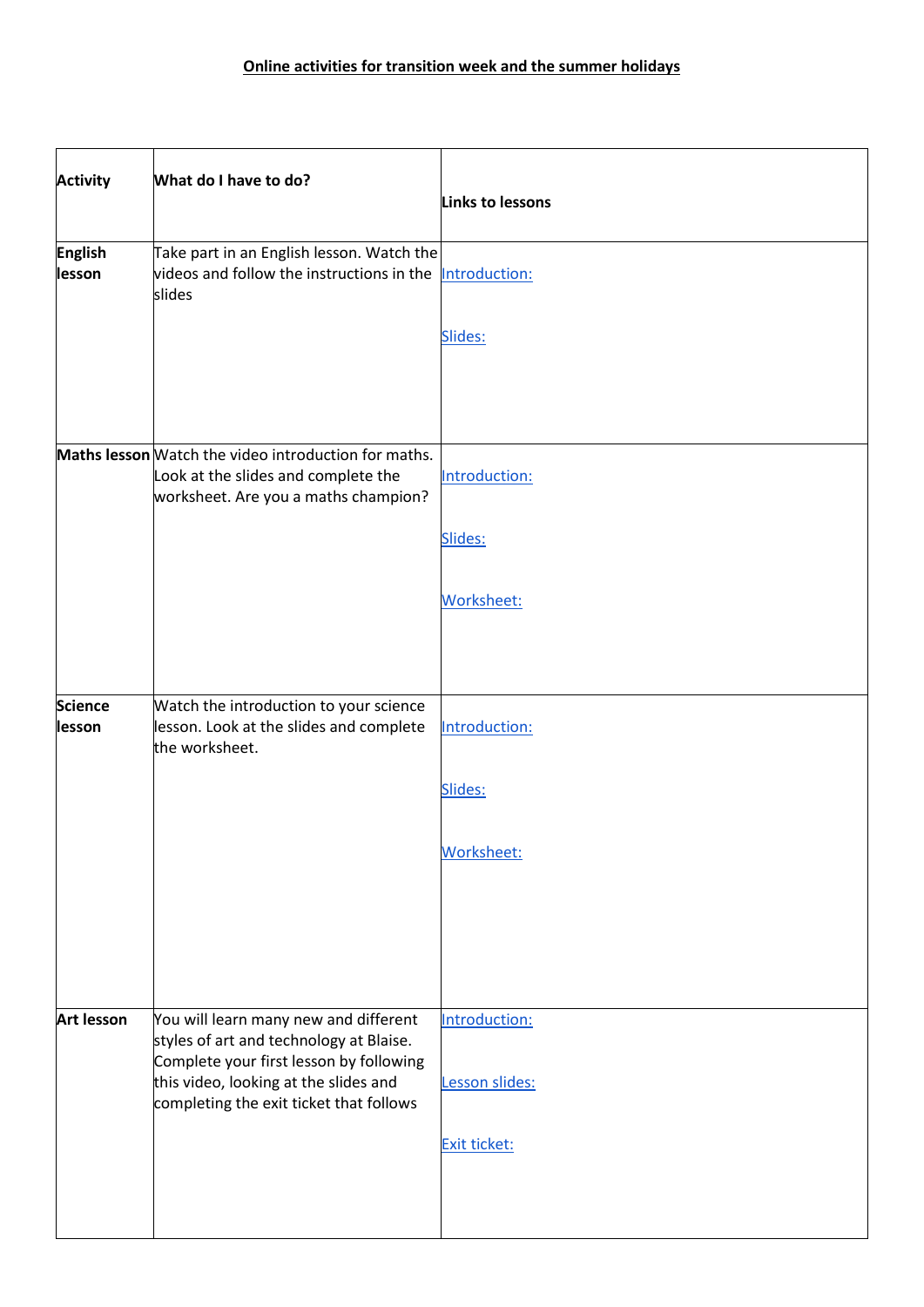|                                        | Dance lesson All students in Y7 have dance as part of<br>their curriculum. Take part in this first                             | Introduction:        |
|----------------------------------------|--------------------------------------------------------------------------------------------------------------------------------|----------------------|
|                                        | lesson with Miss Harper, our dance<br>teacher. Complete the exit ticket at the<br>end                                          | Level 1 dance:       |
|                                        |                                                                                                                                | Level 1 exit ticket: |
|                                        |                                                                                                                                | Level 2 dance:       |
|                                        |                                                                                                                                | Level 2 exit ticket: |
|                                        | Website quiz How well do you know our website?<br>There is lots of information for Y6<br>students on our transition page. Take | School website:      |
|                                        | some time to browse through the<br>different sections then answer the<br>questions in the quiz.                                | Quiz:                |
| Help us get<br>to know you             | Complete this form to tell us a bit about All about me<br>yourself                                                             |                      |
| <b>Summer</b><br>learning<br>challenge | View lots of lessons and activities for you Summer learning challenge<br>to prepare for your start in secondary<br>school      |                      |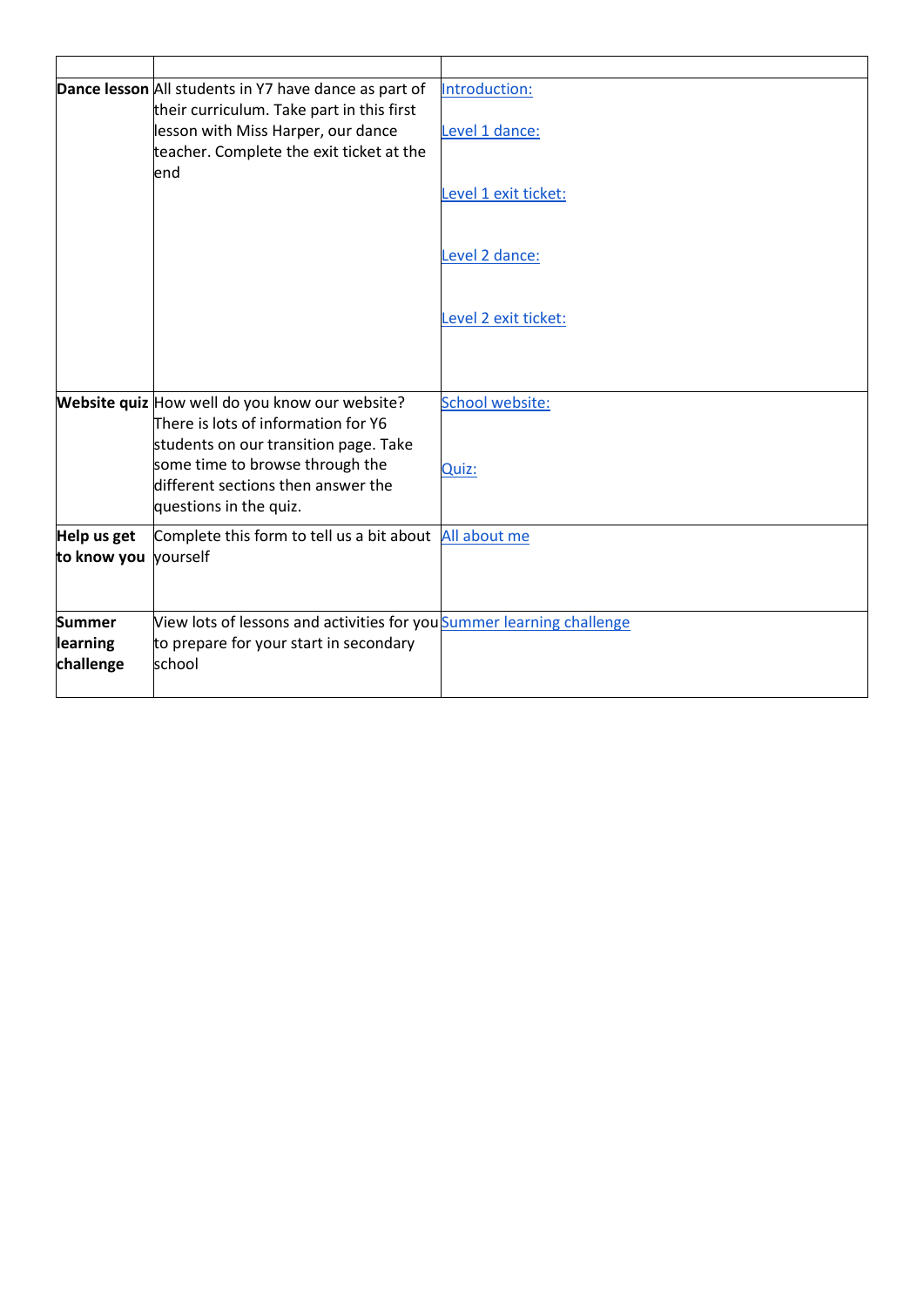#### **Arrangements for the start of term in September**

Year 7 students will return to school at **8.30 on Monday 6th September** for an additional transition day in school. School is mandatory for all students and we have worked diligently to ensure that all necessary health and safety measures are in place to meet government guidelines for Covid safety.

In order to maintain social distancing regulations, parents and carers are not permitted onto the school site but there will be plenty of staff on hand at the main gate to welcome students and to make sure they get to the right place.

We would encourage all students to walk or cycle to school. Students wishing to cycle must bring a padlock with them.

Students should arrive at 8.30, ready for a 8.40 start. School will finish at 3.00.

During their transition day in school, the students will have an opportunity to do the following:

- Meet their tutor and learn how to find their tutor room
- Practise our Roll Call routine
- Take part in the Tutor Time Reading Programme
- Visit the library to choose a reading book and collect their library card
- Complete baseline reading tests and a maths test
- Experience some lessons
- Meet up with other Y7 students for social time
- Learn how to move round school safely and to follow hygiene guidelines

#### **Equipment needed**

- A bag that is large enough to hold A4 size books
- Pencil case with pens, a green pen, pencil, ruler, rubber and sharpener. Pencil crayons, a glue stick and highlighters are also useful. (These can be purchased from school for £1)
- Scientific calculator. We recommend Casio FX-83GT X Scientific calculator (These can be purchased from school for £6)
- A book to read

Lockers can be purchased by students at a cost of £7.

This is a one-time payment and students keep their lockers until they leave Y11.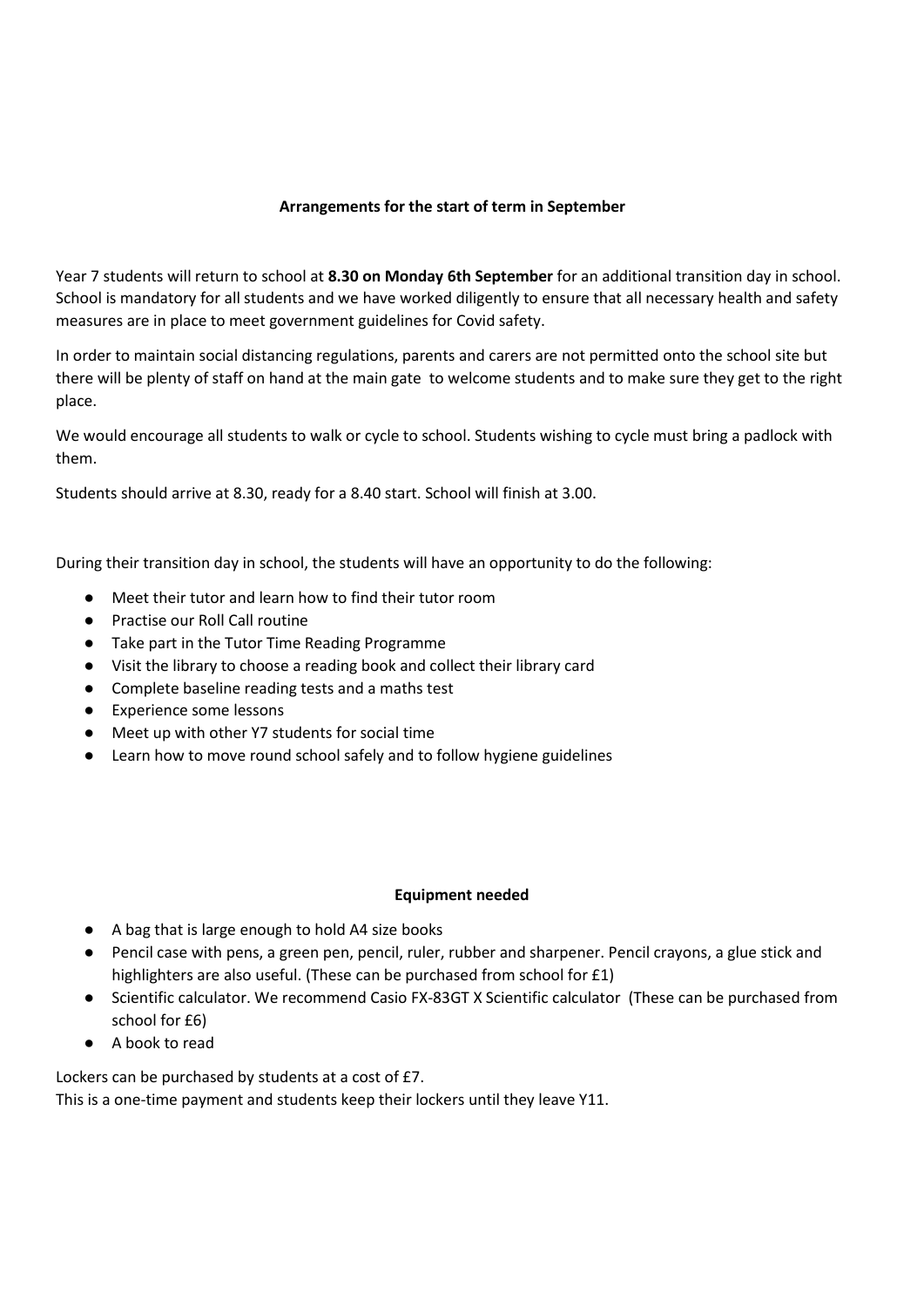



#### **Uniform regulations:**

#### **Compulsory items**

- Black signature blazer (boys' or girls' design)
- School tie
- **Either** black school trousers (**NO** jeans, leggings, fashion styles, extra tight, skinny, fitted or baggy styles allowed)
- **Or** black and green kilt (knee length)
- White school shirt (short or long sleeved) that buttons up to the neck (not polo shirt)
- Plain black school shoes (trainers, canvas shoes, boots, backless shoes **not allowed)**
- **Plain black ankle or knee length socks (not trainer socks) or plain black tights**

#### **Optional items**

School jumper – black signature **(no other jumper can be worn)**

#### **PE kit**

#### **Compulsory items**

- **Green and white PE polo top**
- **Either black football shorts with school logo OR black skort with school logo OR black leggings with school logo OR black track pants with school logo**
- **Trainers (must have non-marking sole)**
- **FOR BOYS – green and white rugby shirt and black/green football/rugby socks**
- **FOR BOYS – football/rugby boots for field**
- **FOR BOYS - shin pads and gum shields**

**If the students wish to wear outerwear in the cold weather, it MUST have a school logo on it. You can choose from:**

- **Black track pants with school logo**
- **Black leggings with school logo**
- **Black and green 1/4 zip training top**
- **Black and green full zip training top**

**(Plain black/other items of sportswear are NOT permitted)**

*Please contact Mrs Cerullo, Assistant Head, if you have financial difficulties and are struggling to buy uniform for your child. cerullon@blaisehighschool.co.uk*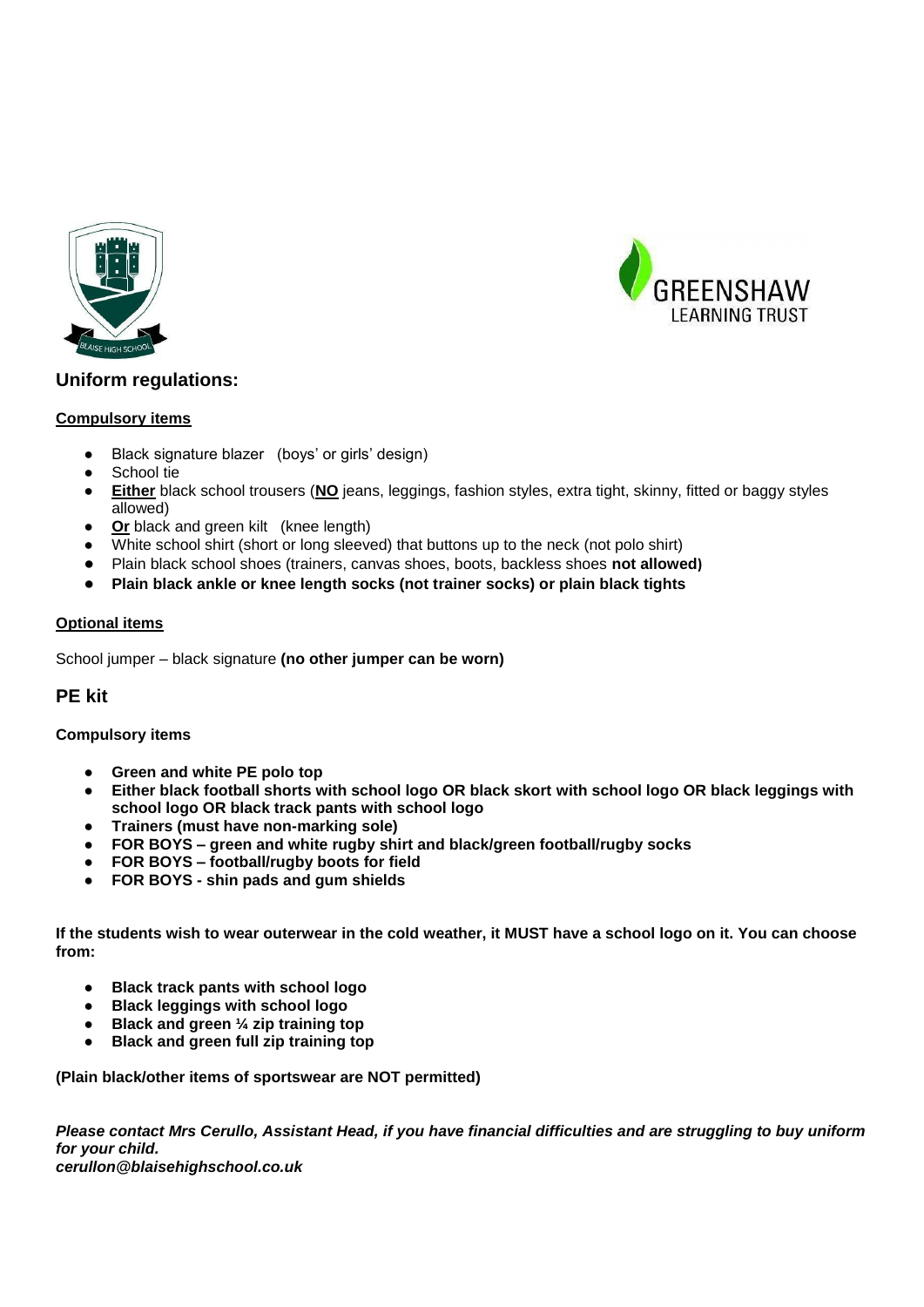

## **Uniform Guidance**



.

#### **Trousers must be black. Acceptable styles are shown below**



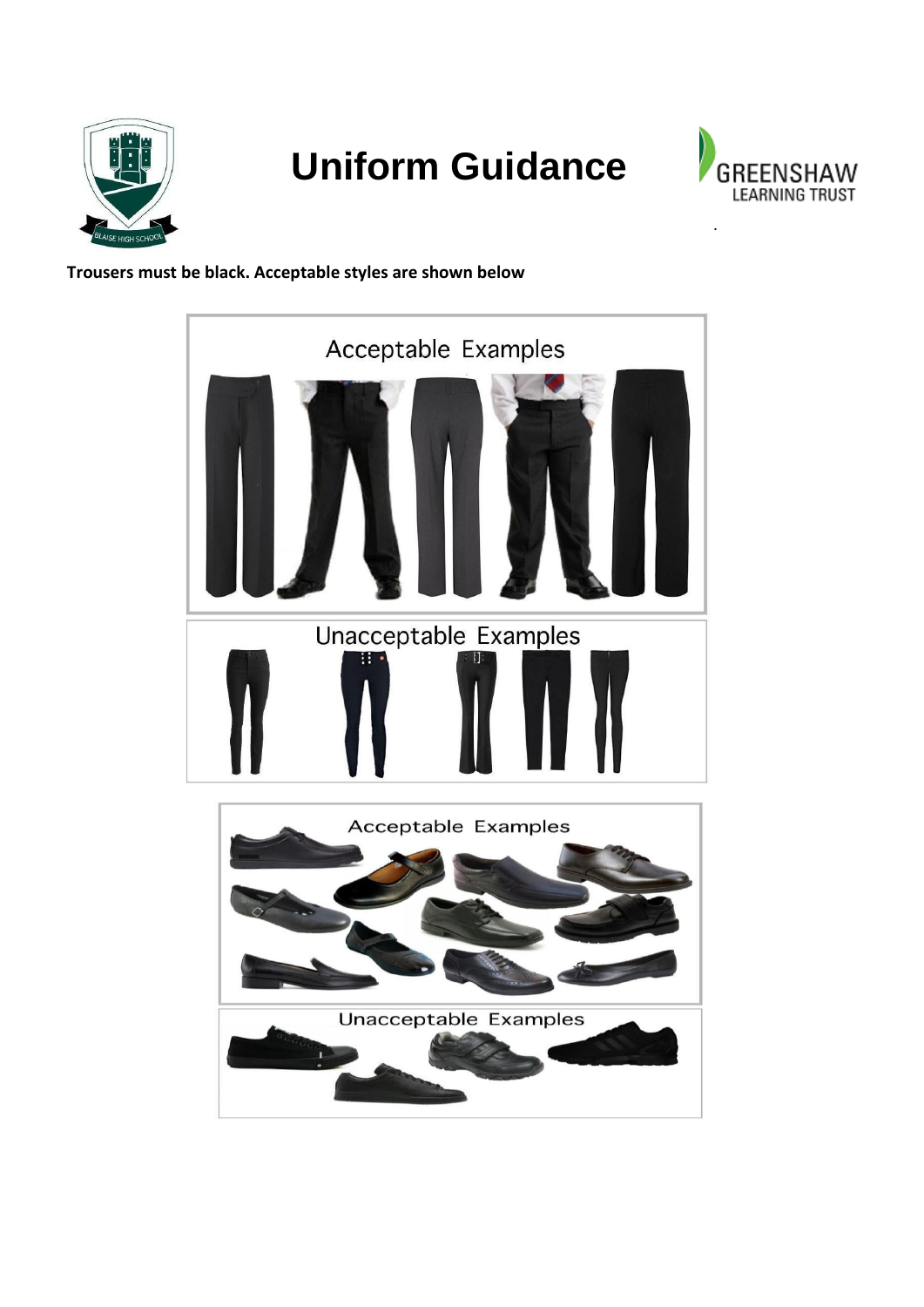**Students must be in full uniform to attend lessons at the school. Failure to adhere to the uniform policy will result in isolation until the uniform has been rectified. Please see the Behaviour Policy for more information.**

Please note: special dispensation for uniform for medical reasons will only be granted on the receipt of a medical note written by a professional on headed paper.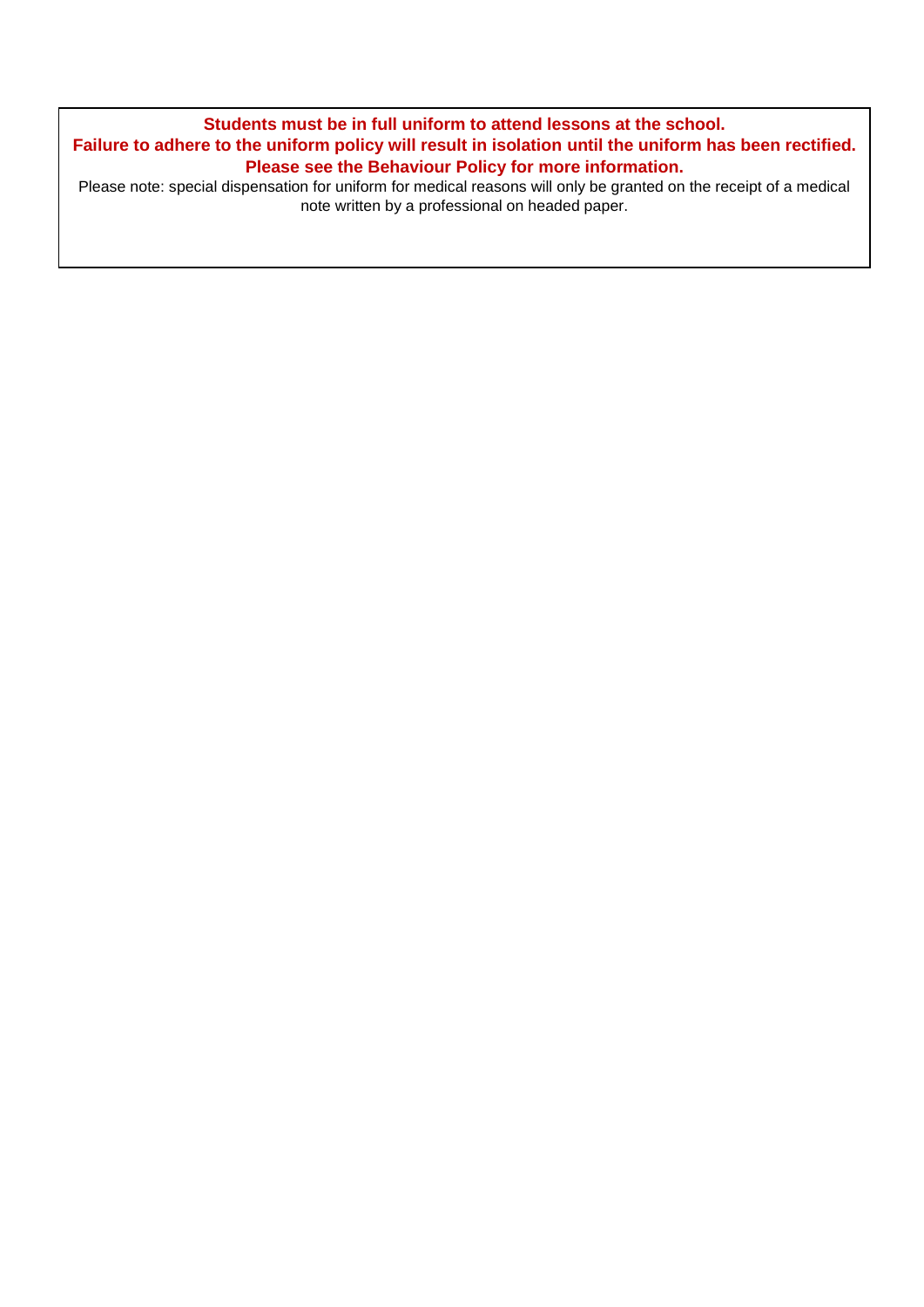



#### Our new store:

• Covid-19 secure with lots of space to shop

- Over 2000 sq ft of shopping space
	- Additional till points
	- Generous fitting room area
- 5 minutes from the M32 Motorway
	- · Ample free parking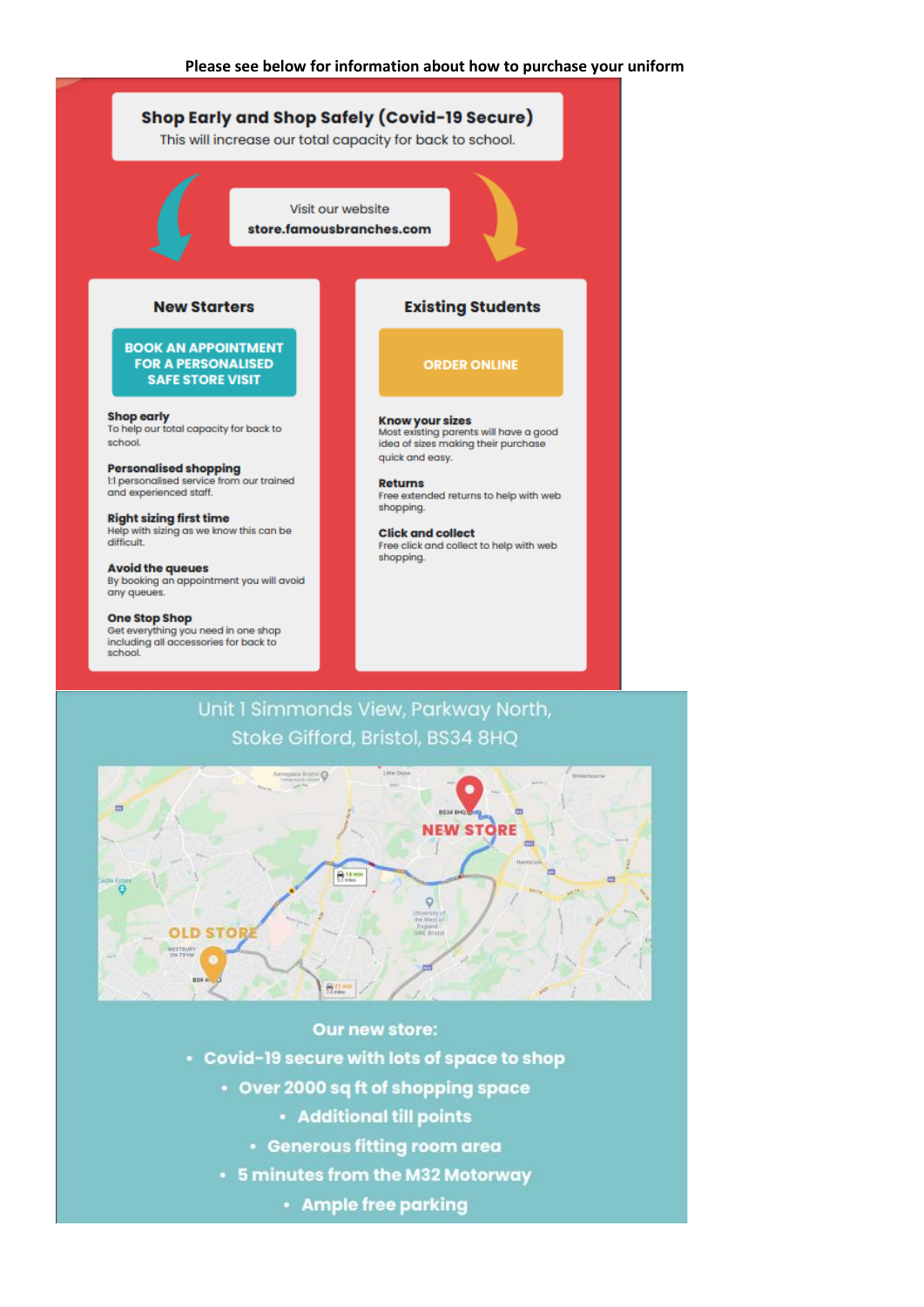#### **The school day**

| $8.40 - 9.05$   | Roll call into Tutor Time Reading Programme |
|-----------------|---------------------------------------------|
| $9.05 - 10.00$  | Lesson 1                                    |
| 10.00 -10.55    | Lesson 2                                    |
| $10.55 - 11.15$ | Break                                       |
| $11.15 - 12.10$ | Lesson 3                                    |
| $12.10 - 13.05$ | Lesson 4                                    |
| $13.05 - 13.45$ | Lunch                                       |
| $13.45 - 14.40$ | Lesson 5                                    |
| $14.40 - 15.00$ | Tutor Time Cultural Programme or Assembly   |

#### **Attendance**

At Blaise High School we believe that all students benefit from outstanding school attendance.

To this end, we will do all we can to ensure that our students achieve maximum possible attendance and that any problems that prevent full attendance are identified and acted upon promptly.

In order for an attendance record to be deemed very good, it must be 96% or above.

We expect that all students will:

- $\triangleright$  Attend school regularly
- $\triangleright$  Attend school punctually and be in roll call at 8.40am.
- $\triangleright$  Attend school appropriately prepared for the day

We expect that all parents/carers who have day to day responsibility for the children and young people will:

- $\triangleright$  Encourage regular school attendance and be aware of their legal responsibilities;
- $\triangleright$  Ensure that the child/children in their care arrive at school punctually, prepared for the school day;
- $\triangleright$  Contact the school before 8.30am on the morning of each day of the student's absence by calling our Attendance Officer, Mrs Edwards on **0117 903 0104**. You should explain the full reason for the absence, giving the student's full name.
- $\triangleright$  Any unexplained absence is treated as unauthorised absence. We would ask that parents contact the school promptly whenever any problem occurs that may keep the child away from school.
- $\triangleright$  We may ask for medical evidence to be provided for any period of absence that exceeds three days.